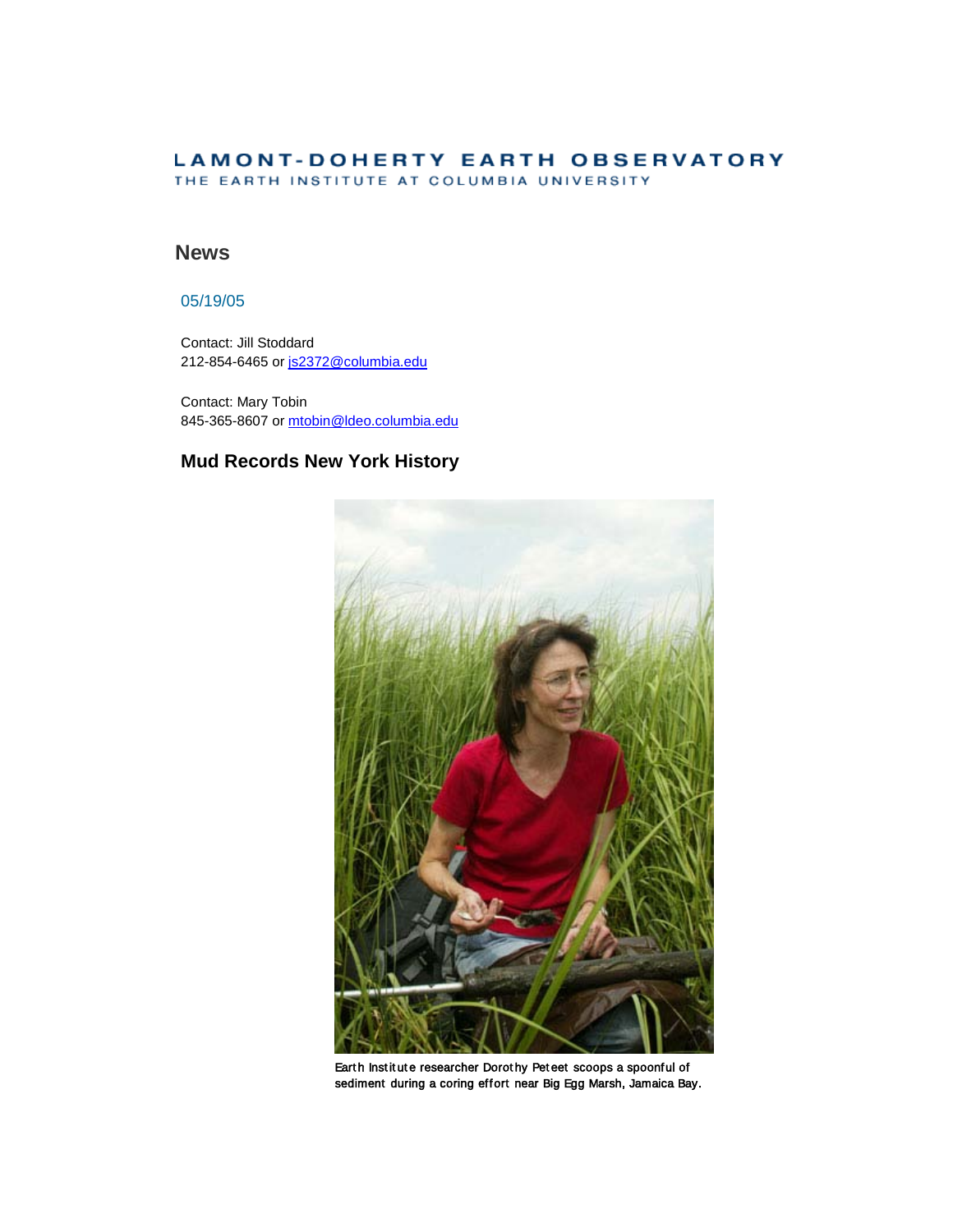#### Buried far beneath the Photo by Bruce Gilbert cattails and blackbirds

of marshes in the lower Hudson Valley are pollen, seeds and other materials preserved in marsh sediment in the Hudson River Estuary. By examining this material, researchers can see evidence of a 500-year drought, the passing of the Little Ice Age, and impacts of European settlers.

The study, which appeared in a recent issue of the journal Quaternary Research, shows how climate in this region has changed due to natural causes prior to human interventions in the area.

Dorothy Peteet, co-author of the study, points out that researchers could use these methods to similarly learn about climate in other parts of the world. Peteet is a researcher at NASA's Goddard Institute of Space Studies and the Lamont-Doherty Earth Observatory (LDEO). Dee Pederson, a researcher at LDEO, also co-authored the study.

Plants provide an indicator of climate because their health is determined by things such as temperature and moisture - a reason similar species grow in similar latitudes.

#### **Evidence of Settlers**

Early European settlers cleared forests for agriculture, and the pollen record shows a vast decline in tree pollen and an increase in pollen from weedy plants like ragweed, plantain, sorrel and dock during this time. Inorganic soil particles also went up following European settlement.

#### **The Little Ice Age**

During the Little Ice Age from the early 1400s to late 1800s, the vegetation changed to plants that favored cooler and wetter climates. The core records revealed increases in spruce and hemlock that prefer cooler and wetter climates.

#### **500-Year Drought**

Researchers found evidence of a Medieval Warm period from 800 to 1300 B.C. from the striking increases in both charcoal — a sign of dry vegetation and fires — and pollen from pine and hickory trees. Prior to this warming spell, there were more oaks, which prefer a wetter climate.

A core drilled into the marsh bed also yielded large influxes of inorganic soil particles, which is a sign of erosion. Erosion can be caused by widespread plant loss resulting from drought.

Droughts can also cause bay water to be saltier, and evidence of this was found by an increase in salty marsh plants such as saltmarsh cordgrass. The changing salinity of the marshes and estuaries could present future water quality issues in the event of a drought, as these changes have the potential to affect the water supply of New York City.